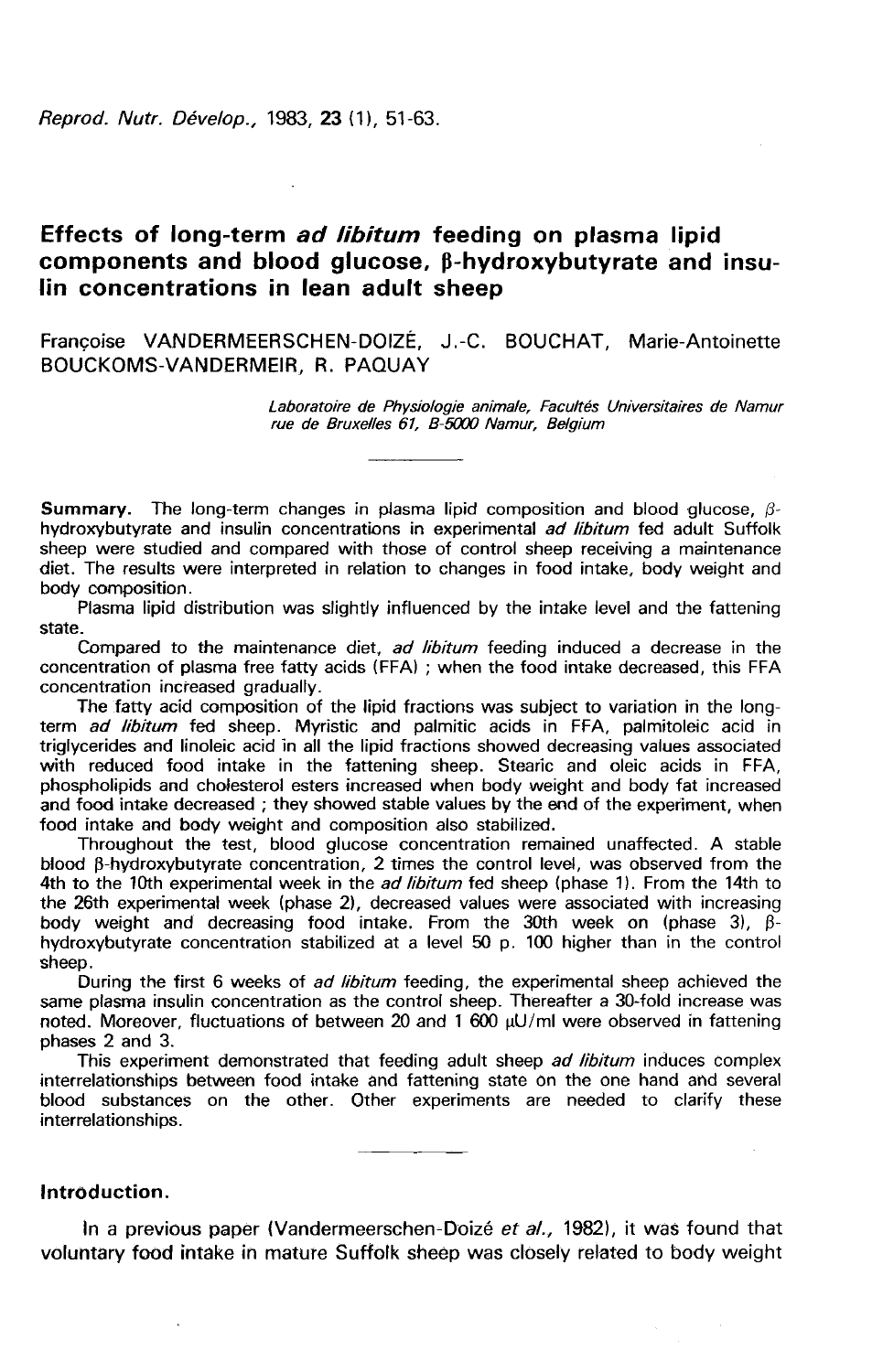and body fat. Mature lean sheep reached a stable body weight after several months of *ad libitum* feeding. This body weight remained remarkably constant and was associated with stable body fat content, adipose tissue morphology and low food intake.

These observations raised a question as to the existence of signals, transmitted via the circulation, to inform the central nervous system (particularly the hypothalamic ventromedial and lateral control system) of the amount of body fat reserves. Indeed, since the lipostatic theory of food intake control suggested by Kennedy (1950), no study has clarified the nature of the circulating metabolites related to the amount of body fat and determining the long-term feeding behaviour of animals.

In order to orient our tests to discover these metabolites in adult sheep fed ad libitum over long periods of time, we thought it would be interesting to determine the changes in some blood factors as well as in food intake and body composition in these sheep.

The present paper studies the profiles obtained for the different blood lipid constituents (plasma lipid distribution, FFA concentration, fatty acid composition of the different plasma lipids), glucose,  $\beta$ -hydroxybutyrate and insulin content ; results relating to food intake, body weight, body composition and adipocyte morphology have already been reported (Vandermeerschen-Doizé et al., 1982).

#### Material and methods.

The experimental design has been described previously (Vandermeerschen-Doizé et al., 1982). During a pre-experimental period, 11 adult Suffolk ewes, housed in individual cages, received a maintenance diet composed of 300 g of hay and 500 g of a commercial mixture. Thereafter, they were divided into two groups. Three control sheep were fed a maintenance diet for 9 months and 8 experimental sheep received hay and concentrates ad libitum.

Food intake and body weight were measured and blood samples were taken every week ; body composition and fat biopsies were carried out every 4 weeks.

The blood lipids were analyzed according to a modified method of Christophe and Matthijs (1966). Plasma was extracted with ethanol-ether (3:1) and then filtered, supplemented with chloroform and concentrated before adding hepta-decanoic acid as the internal standard (the plasma of sheep usually contains only undetectable amounts of odd-chain fatty acids). The solution was evaporated to dryness under  $N_2$ . The residue was dissolved in chloroform-<br>methanol, spotted on a silica gel H60 plate « pinked » by incorporation of Rhodamine 6 G and developed with petroleum ether-acetone (85:15) and then hexane. The phospholipids, FFA, free cholesterol, triglycerides and cholesteryl esters thus separated were measured by fluorescence quenching with a Vitatron TDL-100 densitometer. This procedure authorized qualitative estimation of the total blood lipids.

After densitometric reading, the bands were scraped off and methylation was achieved with benzine-methanol-sulfuric acid (100-200-10). The samples were extracted twice with petroleum-ether, washed with  $Na_2CO_3$  10 p. 100 and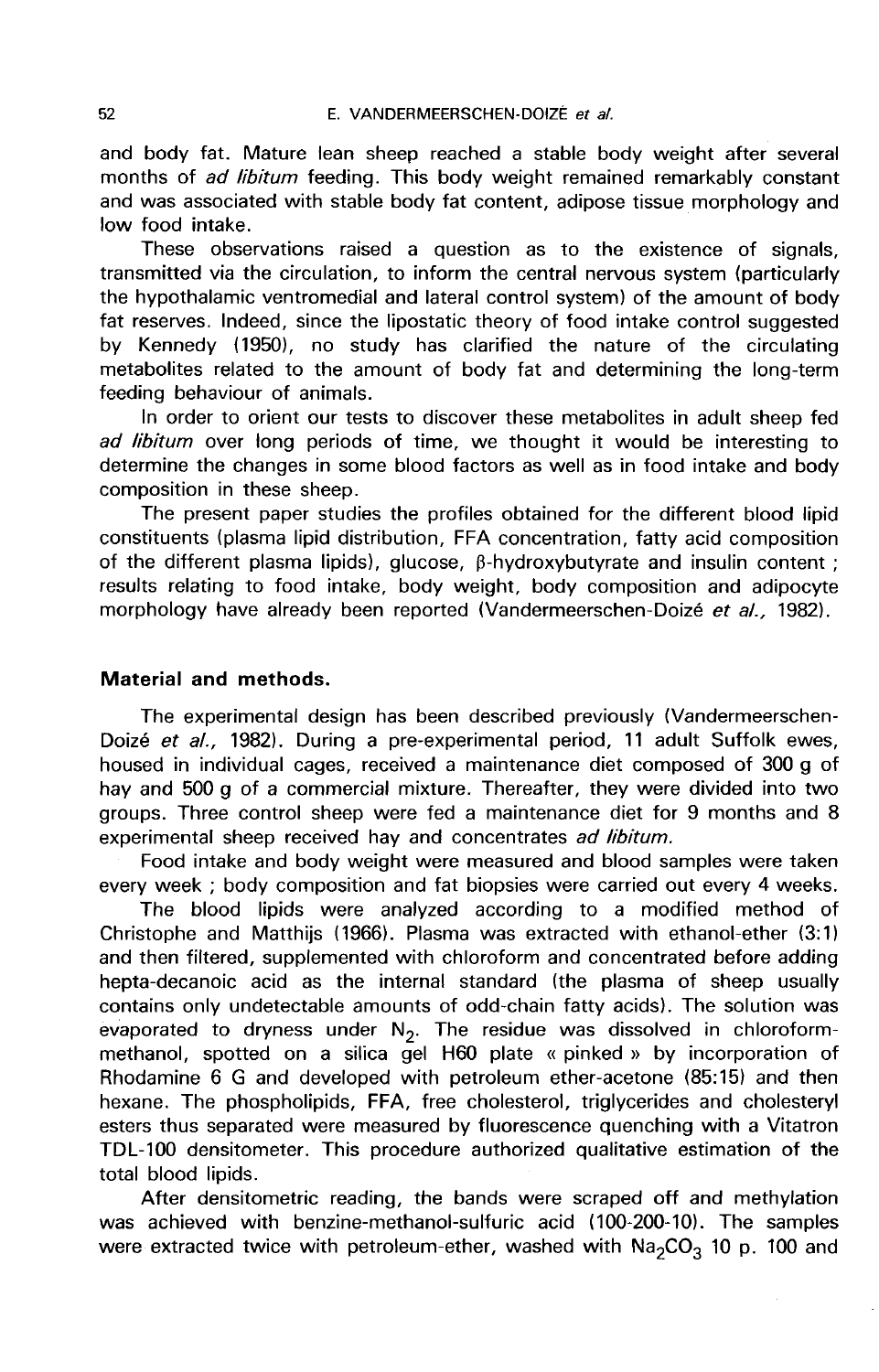Long-term control of food intake<br>water, dried with anhydrous Na<sub>2</sub>SO<sub>4</sub> and evaporated to dryness under N<sub>2</sub>. N-<br>heptane was added and the samples were injected on a 5 p. 100 polymer EGSS-X column in a Hewlett-Packard 5840A gas chromatograph. An integrator, coupled with the chromatograph directly expressed the plasma FFA concentration in mg/100 ml of plasma and the fatty acid composition of the lipid fractions in p. 100.

The technique for determining blood glucose and ketone bodies has been described in a previous paper (Doizé et al., 1979).

Insulin was assayed by a double antibody radioimmunoassay technique using ovine insulin as the standard and iodinated ovine insulin as the competitive binder (Morgan and Lazarow, 1963). Human insulin antibody and a second antibody (goat anti-guinea pig gamma globulin) were purchased from AHS.

### Results.

As explained in our previous paper (Vandermeerschen-Doizé et al., 1982), the changes observed during the fattening of lean sheep could be divided into three different phases : phase 1 (from the 4th to 10th week), phase 2 (from the 14th to 26th week) and phase 3 (from the 30th week to the end of the experiment). Phase 1 was preceded by a 6-week prephase, and there were a few weeks of transition between phases 1 and 2 and phases 2 and 3.

Plasma lipid distribution.  $-$  Throughout the experiment, the control and the experimental groups had comparable mean  $(mear + SD)$  plasma contents (p. 100 of total plasma lipids) of FFA (control : 16.09  $\pm$  1.50 ; experimental : 14.47  $\pm$  0.98) and triglycerides (control: 13.43  $\pm$  1.41; experimental:  $11.41 + 1.35$ ).

Large fluctuations which progressively diminished during phases 2 and 3 were observed for all sheep during the prephase and phase 1.

During the experimental period, the mean content (p. 100 of total plasma lipids) of cholesteryl ester (control : 29.44  $\pm$  3.04 ; experimental : 29.90  $\pm$  3.30), cholesterol (control : 11.92  $\pm$  1.64 ; experimental : 12.92  $\pm$  1.51) and phospholipids (control : 28.60  $\pm$  1.23 ; experimental : 31.12  $\pm$  1.44) remained unchanged for both groups of animals. When taking the individual values for ad libitum fed sheep into account, some animals showed a higher cholesterol content and, inversely, a lower cholesteryl ester content.

Plasma FFA concentration.  $-$  For both groups of sheep, when passing from the pre-experimental to the experimental diet of different composition, the plasma FFA concentration was greatly reduced. After this initial decrease the control sheep had a mean value of 119.7  $+$  21.3 mg/l of plasma throughout the experiment.

Figure 1 shows the changes in plasma FFA concentration of the experimental sheep. After the initial decrease, ad libitum fed animals had a lower FFA concentration (41.4  $\pm$  6.3 mg/l of plasma) than control sheep. A gradual increase was observed during the remaining two phases (phase  $2: 54.7 \pm 16.4$  mg/l plasma; phase 3 : 76.4  $\pm$  16.6 mg/l plasma), although they failed to attain the concentration of control sheep by the end of the experiment.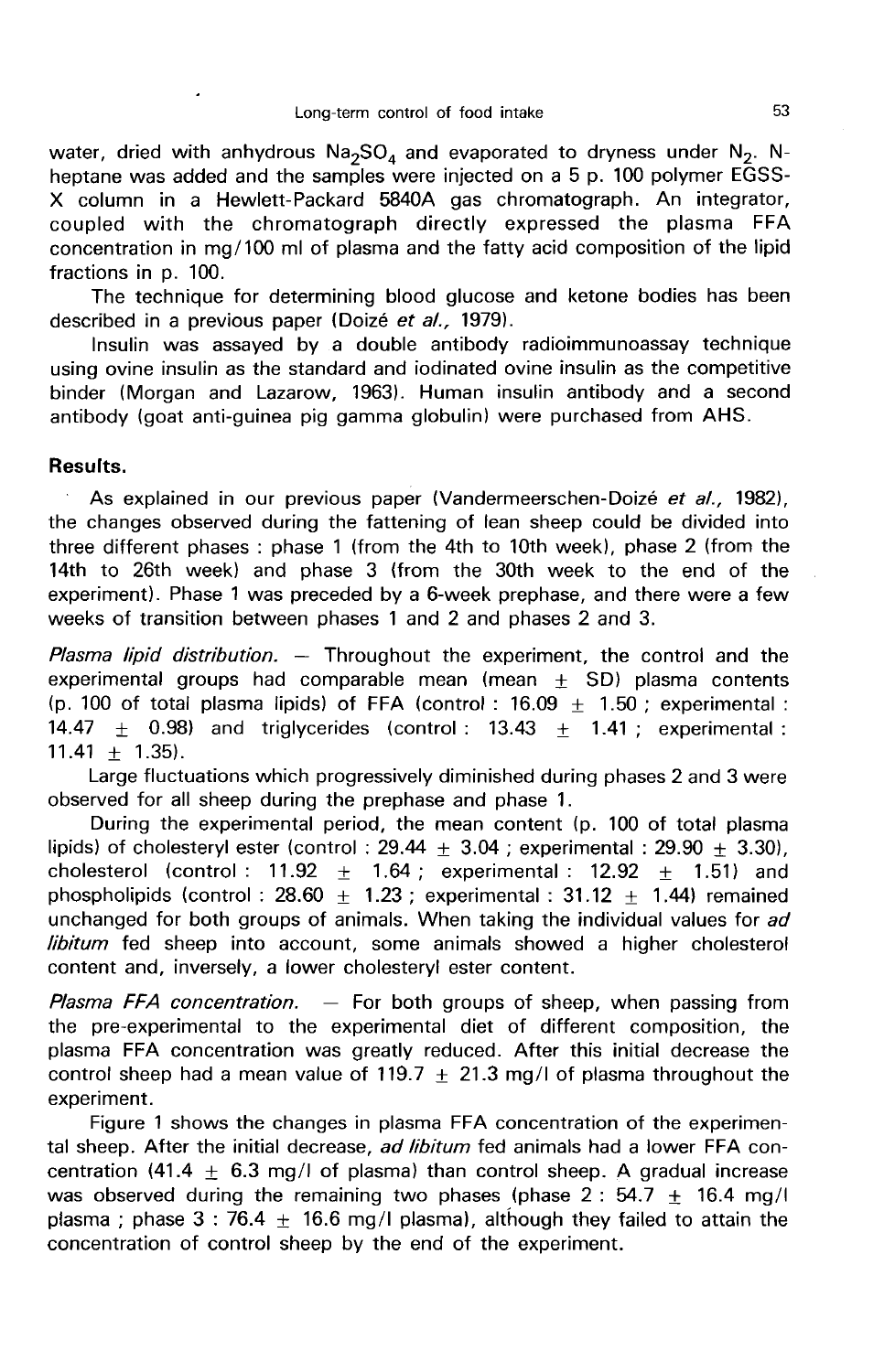

FIG. 1. - Free fatty acid concentration in ad libitum fed sheep. Weeks -2 to 0 correspond to the pre-experimental period and weeks 1-38 to the experimental period.

Fatty acid composition of the lipid fractions.  $-$  During the preexperimental period the fatty acid composition of the lipid fractions was identical in the control and the experimental sheep.

During the first weeks of the experimental period, large fluctuations in the fatty acid composition were observed in the control sheep ; these fluctuations then stabilized until the end of the experiment.

Ad libitum feeding of the experimental sheep induced the initial fluctuations. Thereafter clear changes were observed in the profiles of many acids.

1. Fatty acid composition of the FFA. During the experimental period, the mean values for the fatty acid composition of FFA in the control sheep were : C14:0, 1.71  $\pm$  0.39; C16:0, 22.12  $\pm$  2.42; C16:1, 3.52  $\pm$  0.87; C18:0,  $32.11 + 3.59$ : C18:1,  $36.45 + 3.46$ : C18:2,  $4.08 + 1.21$ .

In the experimental sheep, divergent changes were found during the experimental period.

Myristic and palmitic (fig. 2) acids were related and showed a similar change : ad libitum feeding induced an increase which reached a maximum during phase 1 (C14:0, 3.09  $\pm$  0.45; C16:0, 31.18  $\pm$  2.48 p. 100 of total FA) followed by a slow decrease in phase 2 (C14:0, 2.48  $\pm$  0.80, C16:0, 29.52  $\pm$  3.49 p. 100 of total FA) and a faster decrease in phase 3 (C14:0, 2.15  $\pm$  0.56; C16:0, 24.87  $\pm$  2.62 p. 100 of total FA).

C16:1 content remained stable throughout the experiment (3.26  $\pm$  1.57 p. 100 of total FA).

Changes in stearic acid (fig. 3) were opposite to those of myristic and palmitic acids with the following mean  $\pm$  SE values (p. 100 of total FA): 25.55  $\pm$  4.02 in phase 1 ; 28.30  $\pm$  4.95 in phase 2 ; 34.96  $\pm$  4.25 in phase 3.

Results for oleic and linoleic acids are shown in figures 4 and 5. The changes in C18:1 were opposite to those of C18:2. The lowest C18:1 values (p. 100 of total FA) were reached during phase 1 (26.49  $\pm$  4.72), a gradual increase occurred in phase 2 (29.00  $\pm$  4.29), approximating the control values in phase 3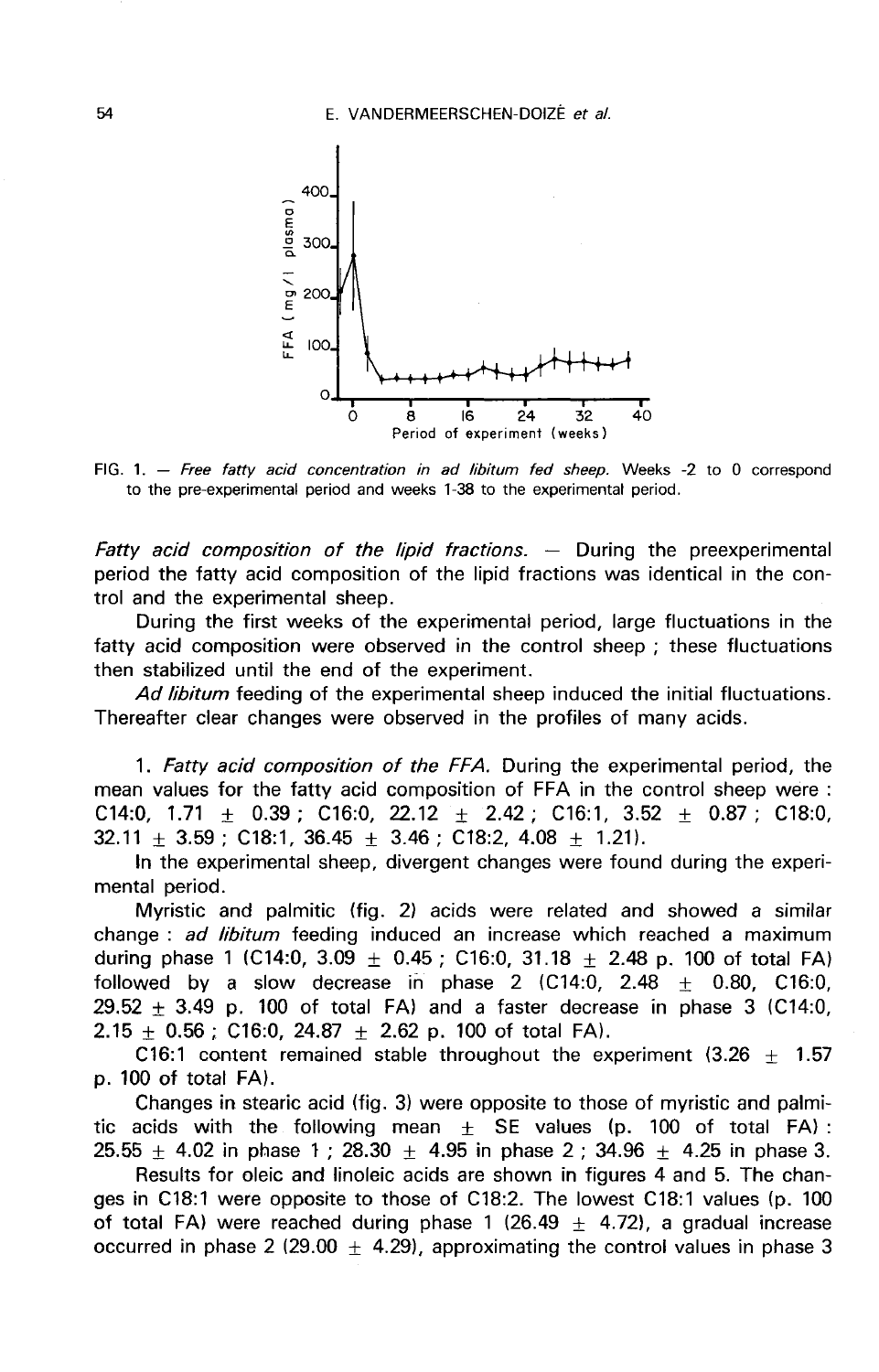

FIG. 2. - Changes in palmitic acid of plasma FFA in ad libitum fed sheep. Weeks -2 to 0 correspond to the pre-experimental period and weeks 1-38 to the experimental period.

FIG. 3. - Changes in stearic acid of plasma FFA in ad libitum fed sheep. Weeks -2 to 0 correspond to the pre-experimental period and weeks 1-38 to the experimental period.



FIG. 4.  $-$  Changes in oleic acid of plasma FFA in ad libitum fed sheep. Weeks -2 to 0 correspond to the pre-experimental period and weeks 1-38 to the experimental period.

FIG. 5. -- Changes in linoleic acid of plasma FFA in ad libitum fed sheep. Weeks -2 to 0 correspond to the pre-exoperimental period and weeks 1-38 to the experimental period.

 $(31.78 \pm 3.19)$ . C18:2 values (p. 100 of total FA) decreased : phase 1 : 10.48  $\pm$  4.52, phase 2 : 6.49  $\pm$  2.83, phase 3 : 3.90  $\pm$  1.40. A stabilization was observed at the end of the experiment.

2. Fatty acid composition of the phospholipids.  $-$  The results obtained for the fatty acid composition of phospholipids in the control group were : C14:0,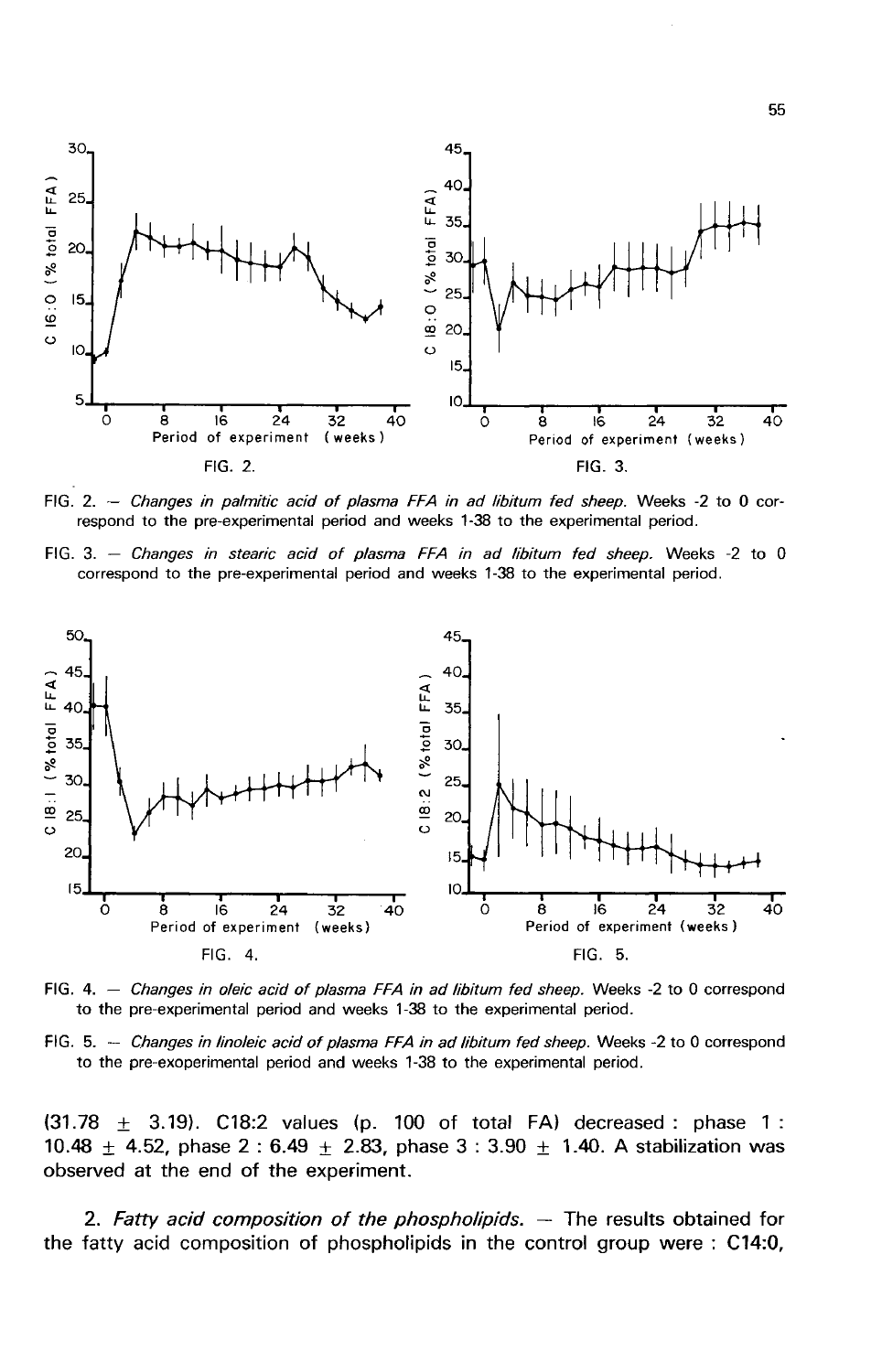E. VANDERMEERSCHEN-DOIZÉ et al.



FIG. 6. - Changes in stearic acid of plasma phospholipids in ad libitum fed sheep. Weeks -2 to 0 correspond to the pre-experimental period and weeks 1-38 to the experimental period.

FIG. 7. - Changes in linoleic acid of plasma phospholipids in ad libitum fed sheep. Weeks -2 to 0 correspond to the pre-experimental period and weeks 1-38 to the experimental period.

0.45  $\pm$  0.13 ; C16:0, 22.75  $\pm$  1.46 ; C16:1, 2.63  $\pm$  0.82 ; C18:0, 31.81  $\pm$  1.67 ; C18:1, 19.36  $\pm$  1.25; C18:2, 20.15  $\pm$  1.24; C18:3, 2.80  $\pm$  0.82.

During the experimental period values (p. 100 of total FA) for myristic  $(0.32 \pm 0.15)$ , palmitic (23.38  $\pm$  1.64), palmitoleic (1.87  $\pm$  0.68) and linolenic acids (2.72  $\pm$  0.97) in the experimental sheep were not modified.

Stearic (fig. 6) and oleic acids were related : low values (p. 100 of total FA) during phase 1 (C18:0, 26.06  $+$  5.48 ; C18:1, 18.54  $+$  1.80) and increasing values in phases 2 (C18.0, 30.79  $+$  1.03 ; C18:1, 20.55  $+$  2.62) and 3 (C18:0,  $31.16 \pm 1.54$ ; C18:1, 21.67 + 1.25).

C18:2 showed a tendancy to decrease (fig. 7) : maximum values (p. 100 of total FA) in phase 1 (25.05  $\pm$  3.14), decreasing in phase 2 (21.92  $\pm$  3.27), and tending to stabilize at the control level in phase  $3$  (19.86 + 2.89).

3. Fatty acid composition of the cholesteryl esters.  $-$  The values (p. 100 of total FA) obtained for the control group were : C14:0, 0.95  $\pm$  0.42 ; C16:0, 12.89  $\pm$  1.72 ; C16:1, 5.79  $\pm$  1.03 ; C18:0, 3.33  $\pm$  0.55 ; C18:1, 35.23  $\pm$  4.26 ; C18:2, 39.34  $\pm$  4.38; C18:3, 3.23  $\pm$  0.86.

In the experimental sheep, myristic  $(0.87 \pm 0.27)$ , palmitic  $(11.88 + 1.30)$ , palmitoleic (5.70  $\pm$  1.08) and linolenic acids (3.28  $\pm$  0.82) remained stable during the experiment. Only stearic, oleic and linoleic acids showed significant changes.

C18:0 showed the following changes (p. 100 of total FA) : decreasing values during the first experimental weeks, low values in phase 1 (1.93  $\pm$  0.34), increasing values in phase 2 (3.14  $+$  0.63), stabilized rates in phase 3 (4.33  $+$  0.72).

As shown in figures 8 and 9, the pattern of changes in C18:1 for all experimental sheep was opposite to that for C18:2. For C18:1 there were decreasing

56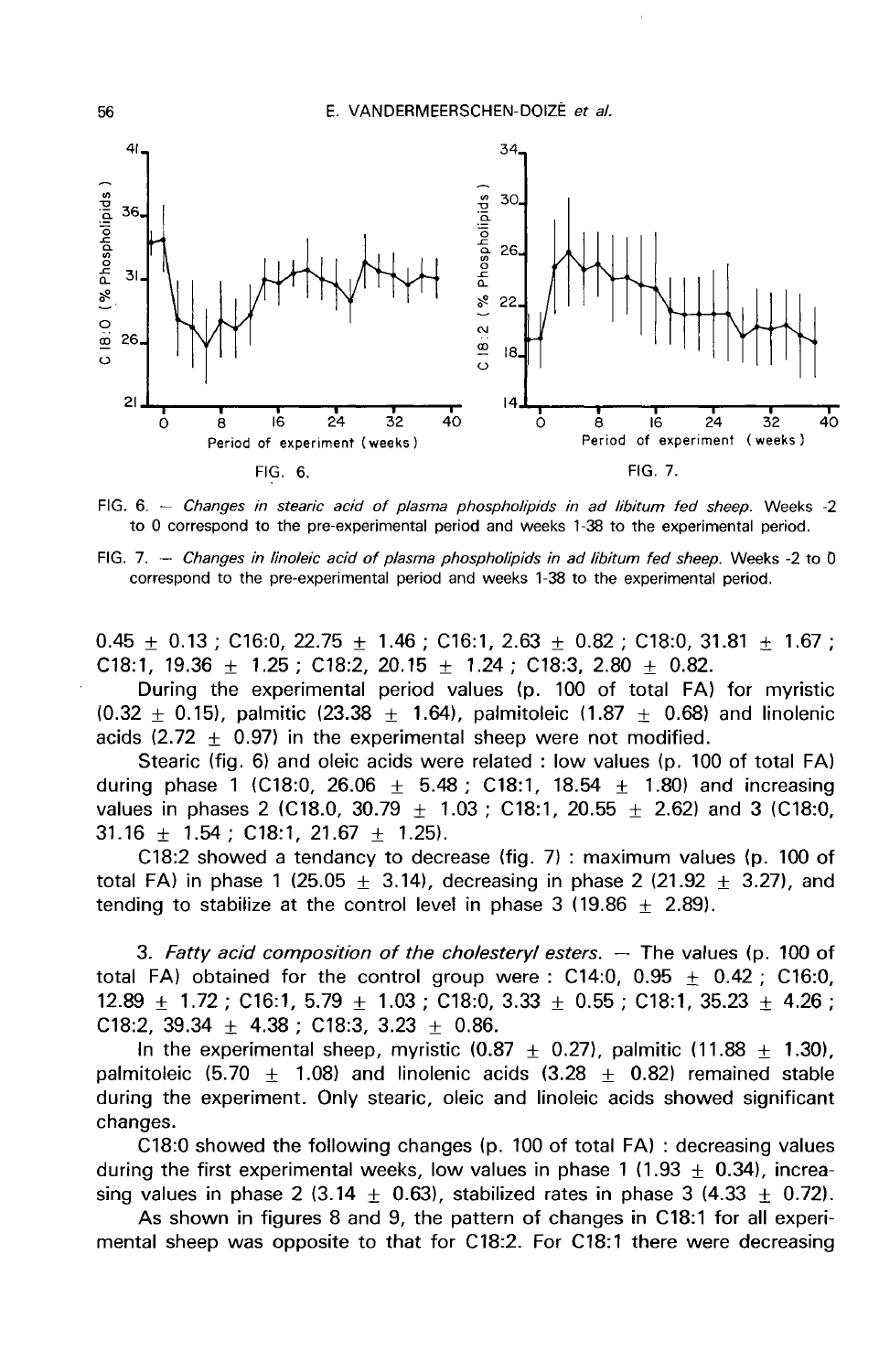

FIG. 8. - Changes in oleic acid of plasma cholesterol esters in ad libitum fed sheep. Weeks -2 to 0 correspond to the pre-experimental period and weeks 1-38 to the experimental period.

FIG. 9. - Changes in linoleic acid of plasma cholesterol esters in ad libitum fed sheep. Weeks -2 to 0 correspond to the pre-experimental period and weeks 1-38 to the experimental period.

values during the first weeks of *ad libitum* feeding, low values (p. 100 of total FA) in phase 1 (27.34  $+$  4.69), increasing values in phase 2 (31.54  $+$  4.60), and identical values for control and *ad libitum* fed sheep in phase 3 (35.88  $\pm$  4.83). For C18:2, the corresponding values were : phase  $1, 48.60 + 5.23$ , phase 2, 43.90  $\pm$  5.36 and phase 3, 38.49  $\pm$  5.41.

4. Fatty acid composition of the triglycerides.  $-$  The values obtained for the control group were :  $C14:0$ ,  $1.93 \pm 0.58$ ;  $C16:0$ ,  $26.16 \pm 1.09$ ;  $C16:1$ , 5.10  $\pm$  0.64; C18:0, 32.32  $\pm$  9.15; C18:1, 27.90  $\pm$  6.24, C18:2, 5.10  $\pm$  2.78.

In the experimental sheep, values (p. 100 of total FA) for myristic  $(1.80 \pm 0.41)$  and palmitic acids (26.23  $\pm$  2.09) were stable during the experimental period. Palmitoleic acid changed as follows : increasing values during the prephase, variable values among the sheep in phase 1 (5.46  $\pm$  1.47), decreasing values in phase 2 (4.91  $\pm$  0.90) and a trend to stabilization in phase 3  $(3.94 \pm 0.85)$ .

Changes in stearic acid are shown in fig. 10. C18:0 reached a minimal value by the beginning of phase 1 (29.09  $\pm$  6.37 p. 100 of total FA) and during this phase the values increased. In phase 2, the values still increased (33.44  $\pm$  5.25 p. 100 of total FA) and the final phase was characterized by stable C18:0 values.

For oleic acid the mean values (p. 100 of total FA) in the experimental group were : phase 1, 29.45  $\pm$  5.51, phase 2, 28.00  $\pm$  3.46, phase 3, 28.23  $\pm$  6.19.

The changes in linoleic acid were comparable to those observed in the FFA (fig. 5) : increasing values during the prephase, high but decreasing values in phase 1 (8.19  $\pm$  5.33 p. 100 of total FA), decrease in phase 2 (4.74  $\pm$  2.09 p. 100 of total FA), stabilized values in phase  $3(3.35 \pm 2.08)$  p. 100 of total FA).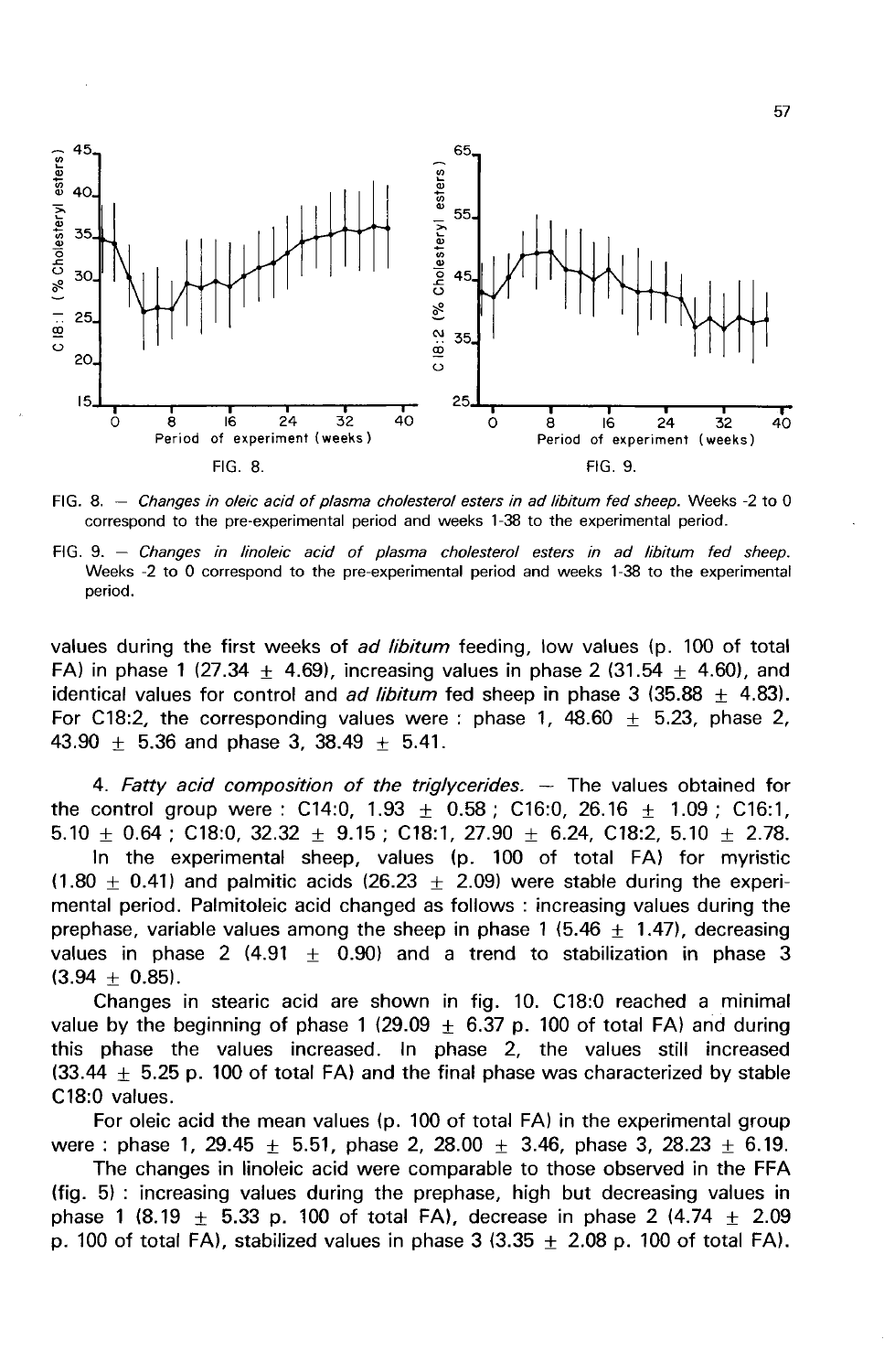

FIG. 10. - Changes in stearic acid of plasma triglycerides in ad libitum fed sheep. Weeks -2 to 0 correspond to the pre-experimental period and weeks 1-38 to the experimental period.

Blood glucose concentration. — Blood glucose concentration (mg/I of blood) was not altered by ad libitum feeding. Neither the control (general mean : 461  $\pm$ 103) nor the experimental (general mean : 478  $\pm$  115) sheep showed any change.

Blood  $\beta$ -hydroxybutyrate concentration. — The results obtained for  $\beta$ hydroxybutyrate concentration of the experimental sheep appear in figure 11.



FIG. 11. - Blood  $\beta$ -hydroxybutyrate concentration in ad libitum fed sheep. Weeks -2 to 0 correspond to the pre-experimental period and weeks 1-38 to the experimental period.

FIG. 12. - Plasma insulin concentration in ad libitum fed sheep. Weeks -2 to 0 correspond to the pre-experimental period and weeks 1-38 to the experimental period.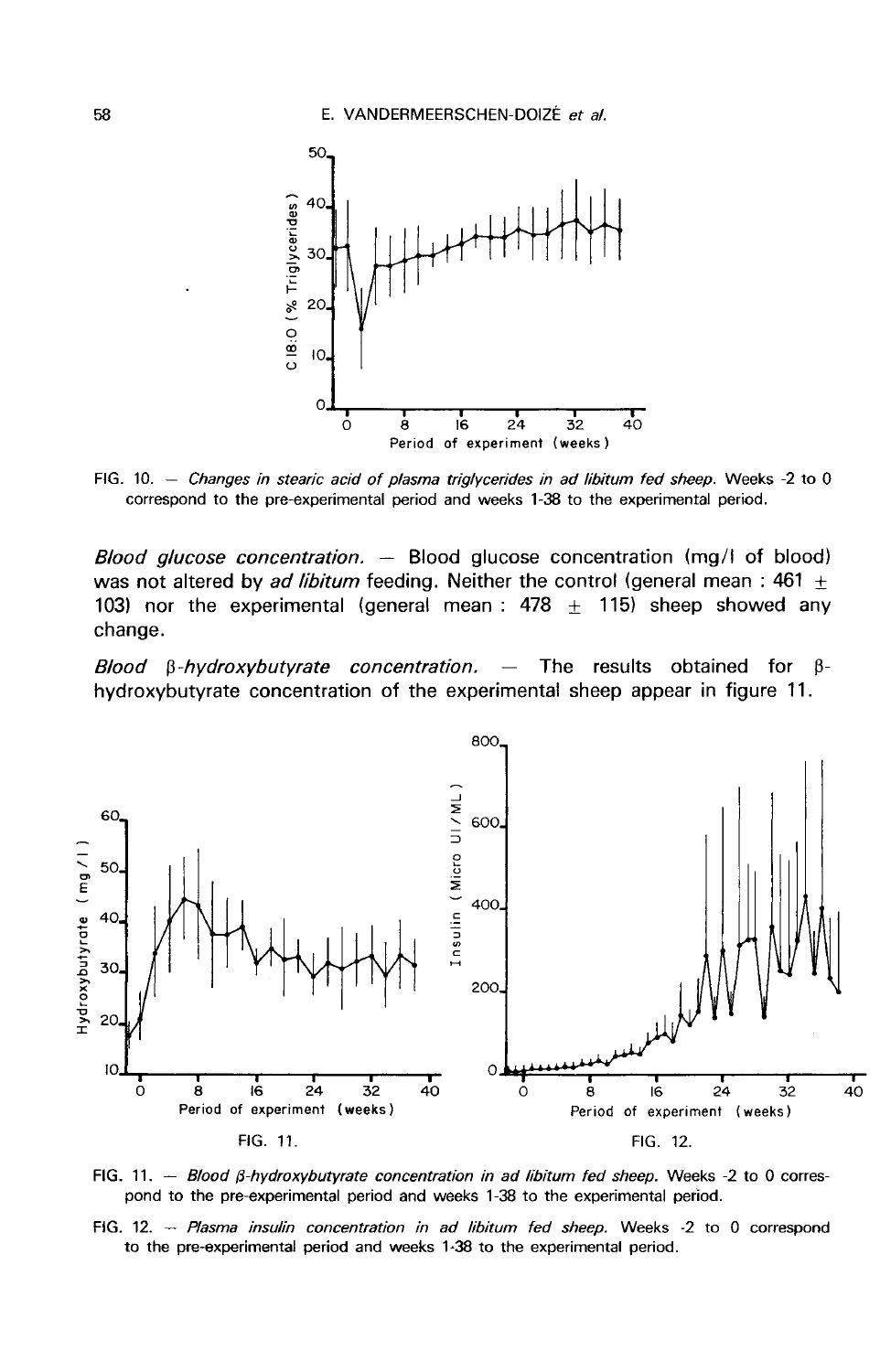During the experiment, values ( $m/d$  of blood) of  $\beta$ -hydroxybutyrate concentration (20.05  $\pm$  4.47) were not modified in the control sheep.

In the prephase, when passing from the pre-experimental to the experimental diet, a 2.5-fold increase occurred in the experimental sheep. Stable, high values (41.50  $\pm$  9.82) were observed in phase 1. Phase 2 was characterized by a slight decrease (33.47  $\pm$  6.65). Stable values, at a level 57 p. 100 higher than in the control group (31.57  $\pm$  6.22), were observed in phase 3.

Plasma insulin concentration. — During the experiment insulin concentration ( $\mu$ U/ml of blood) in the control sheep remained stable (9  $\pm$  4). Results for experimental sheep are shown in figure 12. During the prephase, the concentration  $(10 \pm 5)$  was the same as in the control sheep. In phase 1 a progressive increase was observed for all the experimental sheep and the general mean reached a value of 24  $\pm$  11  $\mu$ U/ml. Phase 2 had a general mean of 152  $\pm$  230  $\mu$ U/ml but the values fluctuated between 27 and 1 588  $\mu$ U/ml. These fluctuations were still present in phase 3 (23-1 200  $\mu$ U/ml). The general mean in phase 3 was  $297 + 340$  µU/ml.

### Discussion.

It was previously established that a relationship exists between food intake, body weight and body composition during long-term ad libitum feeding of mature sheep (Vandermeerschen-Doizé et al., 1982). The present study was designed to determine whether variations in plasma lipid components, blood glucose, p-hydroxybutyrate and insulin concentration would respond to changes in body weight and food intake.

Blood lipid distribution, determined by fluorescence quenching, showed only small modifications during the experiment, and the values in the *ad libitum* fed sheep were close to those of the control group fed a maintenance diet. We also observed previously that this lipid distribution was only slightly influenced by the nature of the food and the intake level (Bouchat et  $al.$ , 1981), by fasting (Bouchat et  $aL$ , 1980) and by the time of day (Doizé et  $aL$ , 1979). Feeding and physiological conditions seemed to have no effect on blood lipid distribution.

Initially, plasma FFA concentrations were lower in the *ad libitum* fed sheep than in the control group ; this was followed by a gradual increase so that at the end of the experiment, both fat and lean sheep had about the same plasma FFA concentration. This pattern in the *ad libitum* fed sheep shows that increasing FFA concentration was associated with stable and high body fat content and a decline in food intake. In previous papers (Bouchat et al., 1980 ; 1981) we confirmed the findings of other authors (Günzel and Giesecke, 1974; Thompson et al., 1975 ; Thye et al., 1970), demonstrating that fasting induces a rapid increase in the FFA concentration from the first day of fasting and that the concentration tends to stabilize after 5-6 days of fasting. Moreover, this concentration is influenced by the nature and the level of food offered (Bouchat et al., 1981). Plasma FFA concentration is reduced when passing from a roughage to a concentrate diet and is further lowered with increasing level of intake. All these fin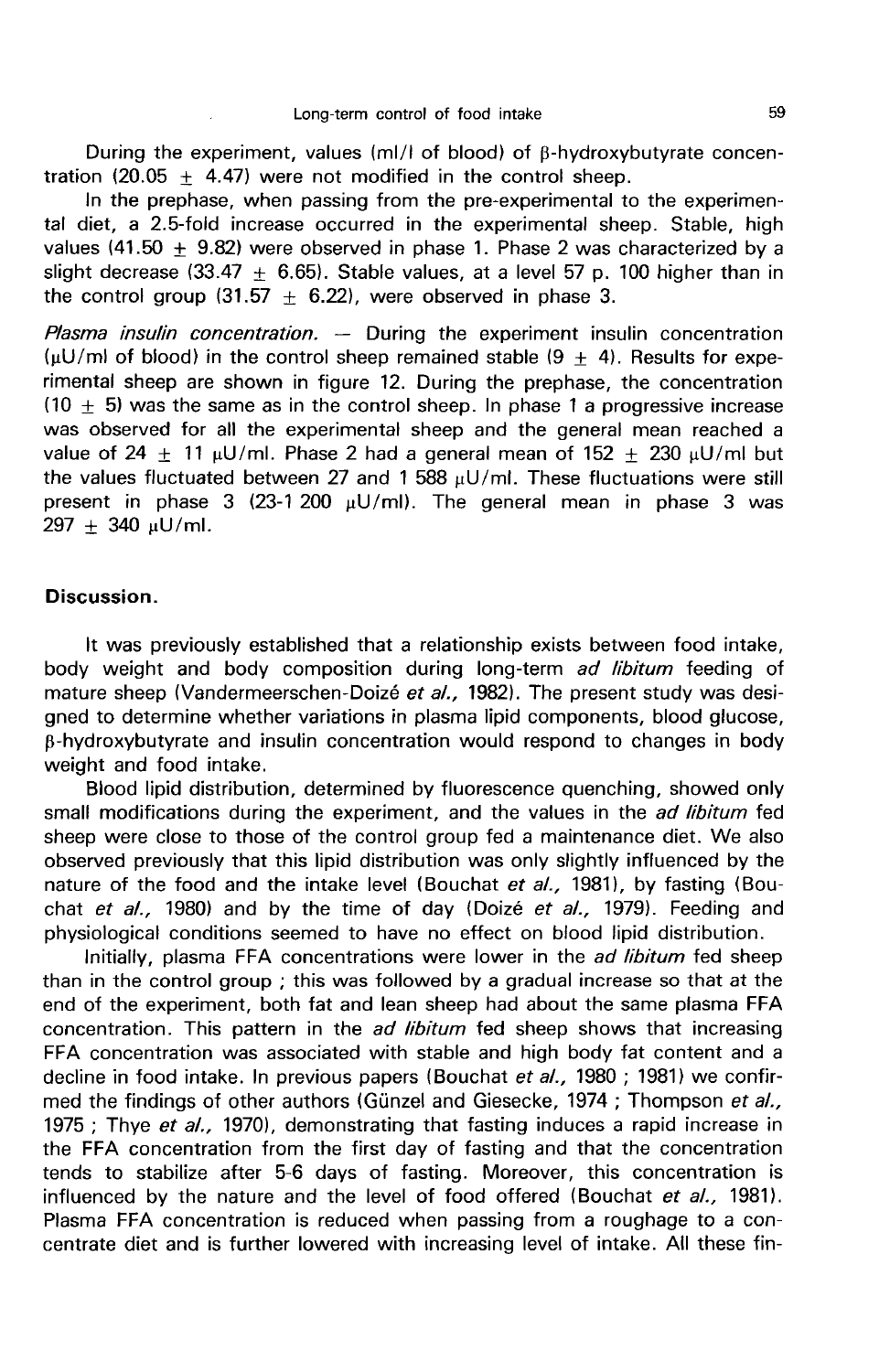dings suggest that complex interrelations exist between plasma FFA concentration and dietary and physiological conditions. In man, Nestel et al. (1978) demonstrated that a reduced plasma FFA clearance in obesity induces an increase in plasma FFA concentration, probably related to impaired esterification in muscle and adipose tissue.

The fatty acid composition of the lipid fractions was comparable with that obtained previously (Bouchat et al., 1980, 1981) and analogous results were reported by Garton (1960) and Lindsay and Leat (1977).

In the present experiment, the change in palmitoleic acid in triglycerides, myristic and palmitic acids in FFA and linoleic acid in cholesteryl esters and phospholipids paralleled the change in voluntary food intake : high values in phase 1, decreasing values in phase 2, stable or decreasing values in phase 3. A similar but less marked relationship was observed for linoleic acid in FFA and triglycerides.

Stearic and oleic acids in FFA, phospholipids and cholesteryl esters in all phases were related to body weight changes. Both fatty acids and body weight showed the same trends : increasing values in phases 1 and 2, stable values in phase 3. The change was less clear for oleic acid in phospholipids and stearic acid in cholesteryl esters.

The fatty acids of blood lipids, which change in the present study, were the same as those influenced by fasting (Bouchat et al., 1980, 1981) and by the nature of the diet and the level of food given (Bouchat et  $aL$ , 1981). There is an evident relation between these findings.

Our results are probably related to the observations of Vernon (1977) who studied the effect of dietary palmitoleic, stearic, oleic and linoleic acids on lipogenesis in sheep adipose tissue in vitro. In Vernon's (1977) experiments saturated fatty acids were more effective inhibitors of lipogenesis than polyunsaturated fatty acids : C18:0 was the most effective, followed by C16:1, while C18:1 was the least effective.

There appears to be no information in the literature which can be directly compared with the results reported here, but it may be concluded that feeding adult sheep over extended periods obviously induces changes in the different plasma lipid components. However, furthers studies are required in order to determine whether the variations are the result of decreased food intake or increased body mass.

Changes in the food intake as a result of the fattening state had no effect on blood glucose concentration in the experimental sheep. The values remained very close to those of the control group throughout the test. In previous papers (Bouchat et al., 1980, 1981), we demonstrated that fasting had little influence on glycemia and that the level and the composition of the food had no effect on it. Thus, blood glucose concentration is of less metabolic importance in ruminants than in monogastrics.

In ruminants  $\beta$ -hydroxybutyrate, deriving from the hepatic metabolism of acetyl CoA and principally from volatile fatty acid transformation in the rumen wall, has an important metabolic function; during fasting (Bouchat et al., 1980, 1981) and after feeding (Doizé et al., 1979) its blood concentration increases. In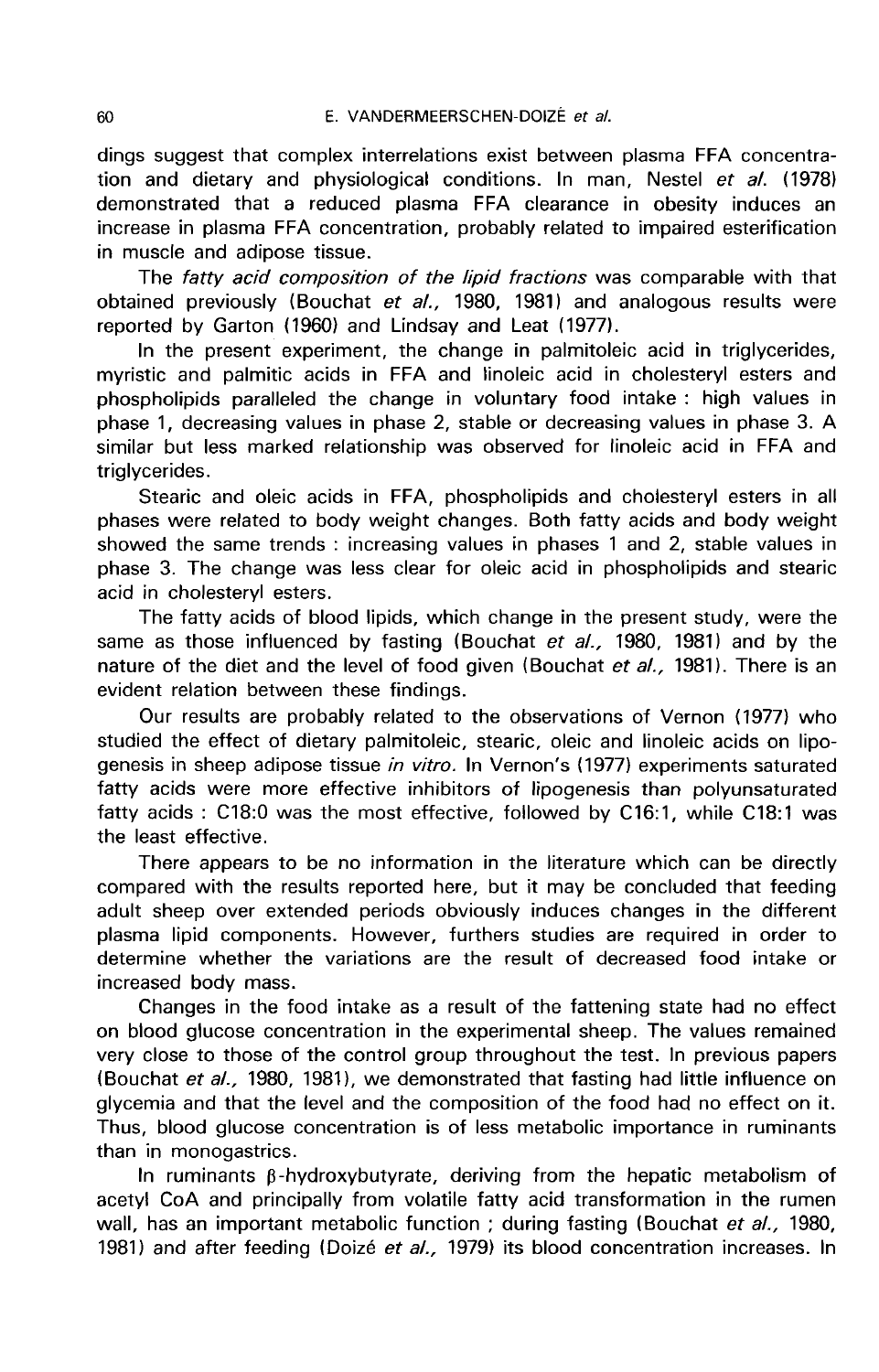fasting, more blood fatty acids are taken up by the liver and intensively transformed into ketone bodies. The large increase of blood ketone bodies after feeding originates from the transformation of butyric acid into  $\beta$ -hydroxybutyrate in the rumen wall. This profile has not yet been investigated during long-term ad libitum feeding. In the present experiment, blood B-hydroxybutyrate concentration showed a 2-fold increase when passing from the limited intake level to ad libitum feeding. Thereafter, a decrease was observed parallel to changes in voluntary food intake and some fatty acids of blood lipids. Moreover,  $\beta$ -hydroxybutyrate was opposed to body weight, stearic and other fatty acids.

There is thus an evident relationship between blood  $\beta$ -hydroxybutyrate concentration, food intake and fattening state in sheep. Further studies are needed to determine if the  $\beta$ -hydroxybutyrate profile is directly interrelated with changes in voluntary food intake or in body fat level.

During the prephase of the present experiment, both control and experimental sheep achieved the same plasma insulin concentration (about 10  $\mu$ U/ml) and no changes were noted when the experimental sheep were given the *ad libitum* diet. In phase 1, plasma insulin levels rose gradually, and when passing from phase 1 to 3 a 30-fold increase occurred. Moreover, in phases 2 and 3 marked fluctuations were observed with peaks up to 1 600  $\mu$ U/ml, suggesting pulsatile emissions. Fattening and lowered food intake were thus associated with a very high plasma insulin concentration.

The effects of insulin on *ad libitum* feeding in ruminants under natural conditions over extended periods have received little attention in comparison to the extensive literature concerning short-term feeding control (De Jong, 1979 ; Kamalu and Trenkle, 1978 ; Nicholson, 1979). An increase of insulinemia occurs directly after feeding and low values are obtained during fasting (Bouchat et al., 1981). Insulin infusion stimulates food intake and depresses plasma glucose concentration (Anika et al., 1980 ; Deetz et al., 1980 a, b ; Panksepp et al., 1975). In our long-term experiment, the high insulin level observed in phase 3 did not alter plasma glucose concentration and was associated with low food intake. This increase of the insulin level might result from a decreased sensitivity of the adipose tissue insulin receptors, demonstrated in rat by Olefsky (1977) and in man by Kolterman et al. (1979). This diminished sensitivity is probably caused by an impairment of fatty acid synthesis in the larger cells, resulting in a decrease of acetyl CoA carboxylase and fatty acid synthetase content (Richardson and Czech, 1979). it should be pointed out that in our experiment the rate of small cells (S1) remained high in the experimental sheep. From the literature and our results, we conclude that complex interrelationships may exist between voluntary food intake and blood insulin concentration, depending on the fattening state. Further experiments are necessary to clarify these interrelationships.

> Reçu en avril 1962, Accepté en août 1982.

Acknowledgements. — The authors would like to thank Dr. Schifflers of the Facultés Universitaires Notre-Dame de la Paix for his generous help with the statistical analysis. This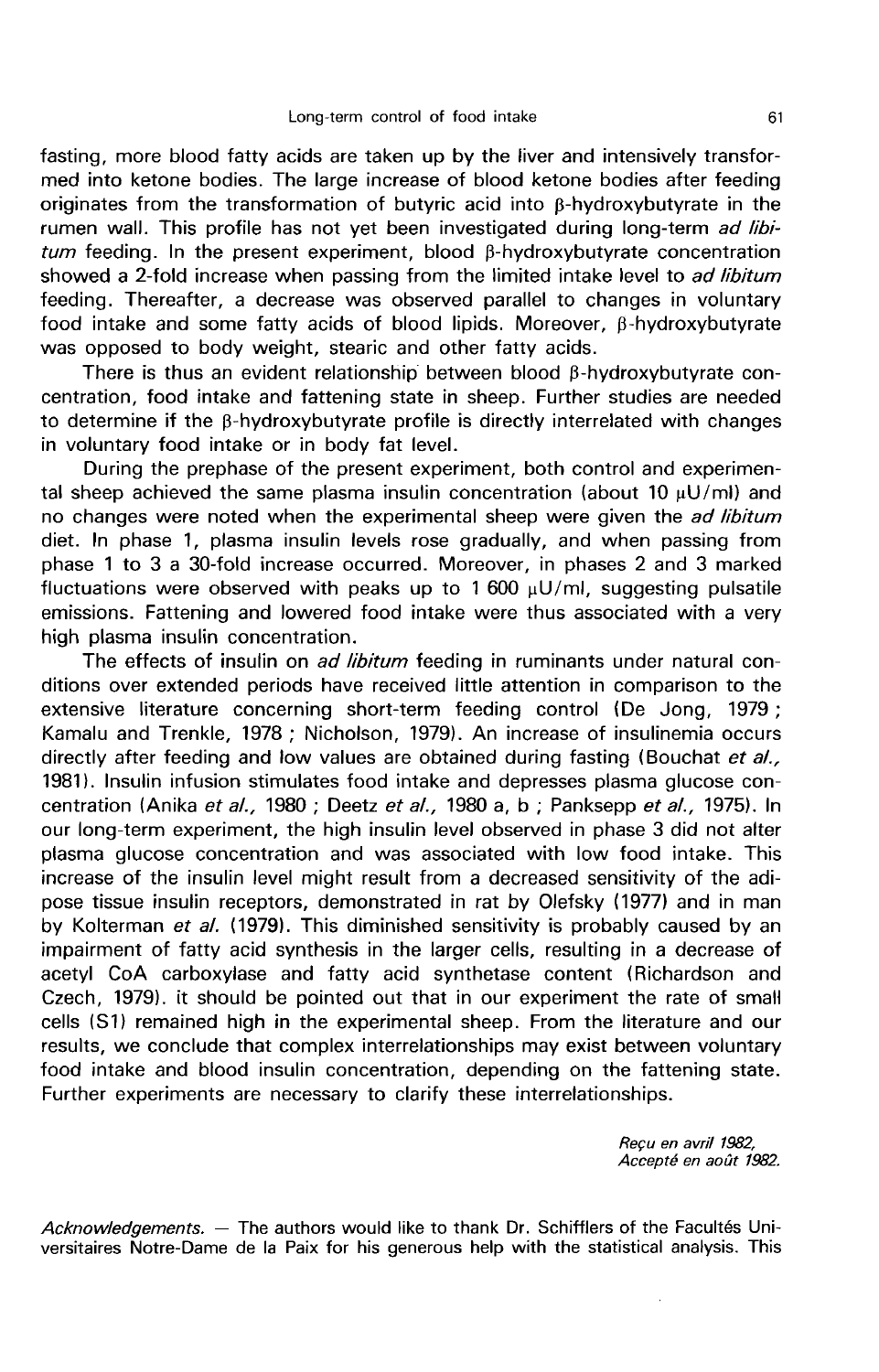work was supported by the Institut pour I'Encouragement de la Recherche Scientifique dans l'industrie and I'Agriculture (IRSIA), rue de Crayer, B-1050 Brussels, Belgium.

Résumé. Effets à long terme d'une distribution illimitée d'aliments sur les lipides plasmatiques et sur les concentrations en glucose, en B-hydroxybutyrate et en insuline du sang de mouton adulte.

En vue d'étudier les variations à long terme des lipides plasmatiques, de la glycémie, de la concentration sanguine en β-hydroxybutyrate et de l'insulinémie, des brebis Suffolk adultes ont été nourries à volonté pendant 8 mois et comparées à des brebis témoins recevant une ration couvrant les besoins énergétiques d'entretien.

La distribution des lipides plasmatiques n'est que faiblement influencée par le niveau d'ingestion et l'état d'engraissement.

Une distribution illimitée de concentrés provoque une diminution de la concentration plasmatique en AGL. Lorsqu'en fin d'engraissement, le niveau d'ingestion volontaire diminue, une augmentation progressive de cette concentration est observée. Certains acides gras composant les différentes fractions lipidiques varient en cours d'expérience. Quand le niveau d'ingestion volontaire diminue, les proportions d'acides myristique et palmitique dans les AGL, d'acide palmitoléique dans les triglycérides et d'acide linoléique dans les autres fractions lipidiques diminuent. Au contraire, les acides stéarique et oléique des AGL, des phospholipides et des esters de cholestérol augmentent. Tous ces acides montrent des valeurs stables lorsque le niveau d'ingestion et la composition corporelle se sont stabilisés.

La glycémie n'évolue pas en cours d'expérience. Au cours de la première phase d'engraissement, la concentration en ß-hydroxybutyrate est stable chez les animaux nourris à volonté et atteint un niveau 2 fois plus élevé que chez les témoins. Elle diminue au cours de la seconde phase et se stabilise à nouveau pendant la dernière phase. Elle dépasse alors de 50 p. 100 celle mesurée chez les témoins.

Au cours des 6 premières semaines d'ingestion *ad libitum*, les moutons expérimentaux présentent la même concentration plasmatique d'insuline que chez les témoins. Par la suite, cette concentration augmente jusqu'à 30 fois chez les expérimentaux et montre une très grande variabilité (20 à 1 600  $\mu$ U/ml).

Cette expérience montre que chez des moutons adultes nourris à volonté, des interrelations complexes existent entre les évolutions d'une part des ingestions volontaires d'aliments et de l'état d'engraissement, d'autre part de diverses substances sanguines. Des recherches ultérieures sont nécessaires pour clarifier ces interrelations.

#### Références

- ANIKA S. M., HOUPT T. R., HOUPT K. A., 1980. Insulin as a satiety hormone. Physiol. Behav., 25, 21-23.
- BOUCHAT J. C., DOIZÉ F., PAQUAY R., 1980. Effects of fasting on blood composition and nitrogen losses in the adult sheep depending on previous diet and body weight. Reprod. Nutr. Dévelop., 20, 77-92.
- BOUCHAT J. C., DOIZÉ F., PAQUAY R., 1981. Influence of diet and prolonged fasting on blood lipids, ketone bodies, glucose and insulin in adult sheep. Reprod. Nutr. Dévelop., 21, 6, 69-81.
- CHRISTOPHE A., MATTHIJS F., 1966. New method for the determination of the fatty acid pattern of serum lipid classes. Clin. chim. Acta, 16, 39-43.
- DEETZ L. E., WANGSNESS P. J., 1980. Effect of intrajugular administration of insulin on feed intake, plasma glucose and plasma insulin of sheep. J. Nutr., 110, 1976-1982.
- DEETZ L. E., WANGSNESS P. J., KAVANAUGH J. F., GRIEL L. C., 1980. Effect of intraportal and continuous intrajugular administration of insulin of feeding in sheep. J. Nutr., 110, 1983-1991.